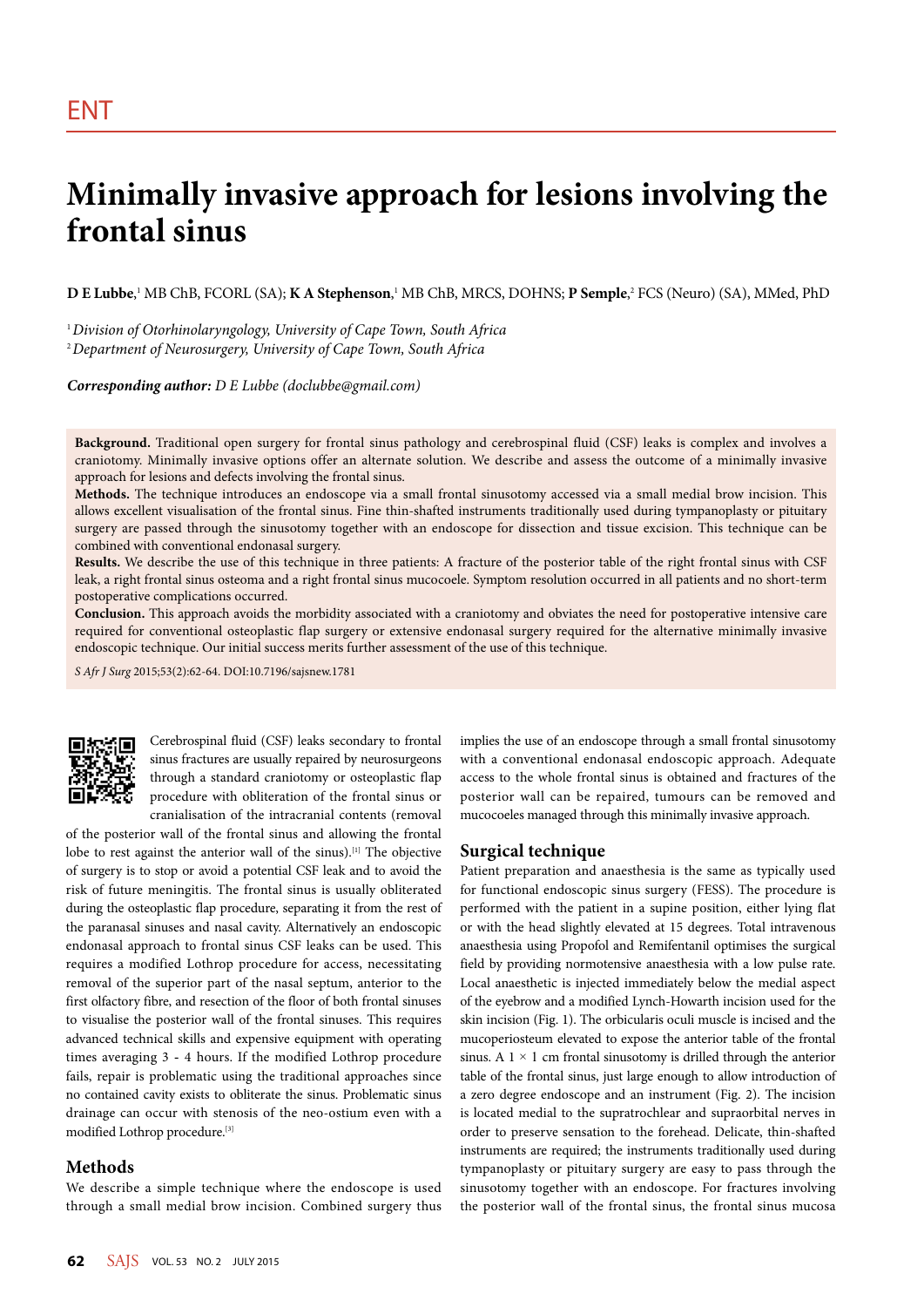overlying the fracture is first removed; this is best done using a small elevator. A diamond drill may be used at the fracture site to ensure all mucosa is adequately removed and to remove any irregular bony edges. If a CSF leak is present, this must be repaired first; abdominal fat, fascia or synthetic dura is placed through the fracture site as an underlay graft, similar to the principles of repairing a tympanic membrane defect. Temporalis fascia is easy to harvest from the post-auricular area with minimal morbidity associated with the donor site (Fig. 3). It is important to ensure that the fronto-nasal duct mucosa is adequately removed and the



*Fig. 1. Diagram of modified Lynch-Howarth eyebrow incision (dotted line).*



*Fig. 2. Frontal sinusotomy with fracture in the posterior table of the frontal sinus.*



*Fig. 3. Underlay graft through frontal sinus fracture.*

frontal sinus ostium plugged if the sinus is to be obliterated. Abdominal fat is used to obliterate the frontal sinus in large defects where direct repair alone is insufficient to control a CSF leak. Lastly, the periosteum is sutured over the sinusotomy to prevent herniation of fat through the small defect created in the anterior table of the frontal sinus. The wound is closed in two layers using a dissolvable suture and the skin closed with a nylon suture. If there is a concern regarding adequate obliteration of the fronto-nasal duct, the endoscope can be passed endonasally and the frontal recess obliterated from below using a pedicled flap from either the nasal septum or middle turbinate. The anterior third of the middle turbinate can be rotated into the frontal recess to ensure complete obliteration of the frontal sinus. The repair is held in place by a dural sealant. No nasal packing is required and the patient can be monitored in a general ward for 24 hours before discharge.

For sinonasal tumours extending to but not invading the frontal sinus, the frontal sinusotomy gives adequate access to address the frontal sinus component in most cases. The tumour can be removed using curettes and an endonasal drill is used to ensure that diseased bone is removed. For tumours involving the anterior table or where bony erosion is significant, the traditional approaches are advised. Laterally localised frontal sinus mucocoeles can be accessed through the frontal sinusotomy and the mucocoele marsupialised into the medial aspect of the frontal sinus.

We describe three cases to illustrate the indications for the combined approach to lesions involving the frontal sinus, summarised in Table 1.

## **Results**

#### **Case 1**

A 25-year-old male was assaulted in 2005, sustaining a major head injury. He was admitted for observation but no neurosurgical procedure was required at the time of injury. He subsequently developed headaches and intermittent rhinorrhoea; an episode of bacterial meningitis was diagnosed in September 2010, 5 years after his injury. On admission to our unit in May 2011, CSF rhinorrhoea was confirmed on beta-2-transferrin testing. The combined open and endoscopic minimally invasive technique described was used to repair a left frontal sinus CSF leak and related fracture of the posterior table of the sinus (Figs. 2 and 3). No short-term postoperative complications were observed. The CSF leak recurred in October 2013; the patient then underwent neurosurgery – a craniotomy with anterior cranial fossa repair was performed.

### **Case 2**

Right-sided frontal headaches were the principal presenting complaint of this 43-year-old female patient. A computerised tomography (CT) of the paranasal sinuses demonstrated an osteoma of the right frontal sinus with secondary frontal sinus opacification (Fig. 4). The combined open and endoscopic minimally invasive technique described were used to remove the osteoma (Fig. 5). It was found to be  $2 \times 2$  cm in size, pedicled upon the posterior sinus wall and intersinus septum, and occluding the frontal sinus ostium. No postoperative complications occurred and follow-up to date has been uneventful.

## **Case 3**

A 19-year-old male was referred to our ear, nose and throat (ENT) unit with a 5-year history of nasal obstruction and hyposmia. He had noted displacement of his right eye over a period of 2 years (Fig. 6) and made mention of a facial injury and fracture of his left zygoma, sustained in January 2013. CT was performed at the time of the injury (Fig. 7) and showed an incidental,

| Table 1. Indications for combined approach to lesions involving the frontal sinus |                  |                                                    |                                                                 |
|-----------------------------------------------------------------------------------|------------------|----------------------------------------------------|-----------------------------------------------------------------|
|                                                                                   |                  | <b>Presenting complaint</b>                        | Pathology                                                       |
| Case 1                                                                            | Male, 25 years   | Watery rhinorrhoea<br>post blunt head injury       | Fracture of posterior table left<br>frontal sinus with CSF leak |
| Case 2                                                                            | Female, 43 years | Right frontal pain                                 | Right frontal sinus osteoma                                     |
| Case 3                                                                            | Male, 19 years   | Displacement of right<br>globe with nasal blockage | Right frontal sinus<br>mucocoele                                |